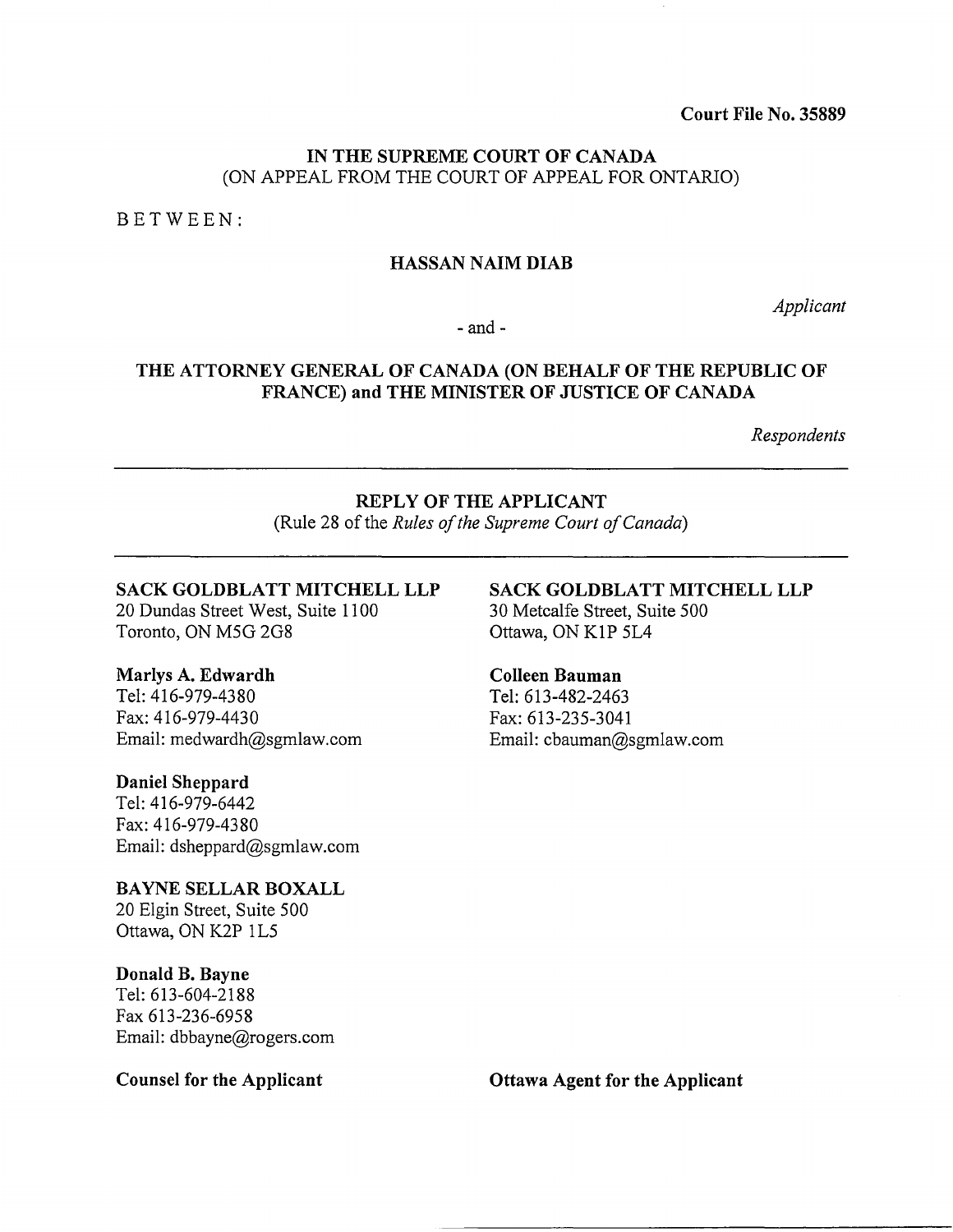**TO: THE REGISTRAR**  Supreme Court of Canada 30I Wellington Street Ottawa, ON KIA OJI

#### **AND TO:**

**THE DEPARTMENT OF JUSTICE**  284 Wellington Street Ottawa, ON KIA OH8

**Janet Henchy Jeffrey G. Johnston**  Tel: 613-948-3003 Fax: 613-957-8412 Email: janet.henchy@justice.gc.ca jeffrey.johnston@justice.gc.ca

**Counsel for the Respondents** 

#### **ATTORNEY GENERAL OF CANADA**

Office of the Assistant Deputy Attorney General 50 O'Connor Street Ottawa, ON KIA OH8

#### **Robert J. Frater**

Tel: 613-670-6289 Fax:6I3-954-1920 Email: robert.frater@justice.gc.ca

**Ottawa Agent for the Respondents**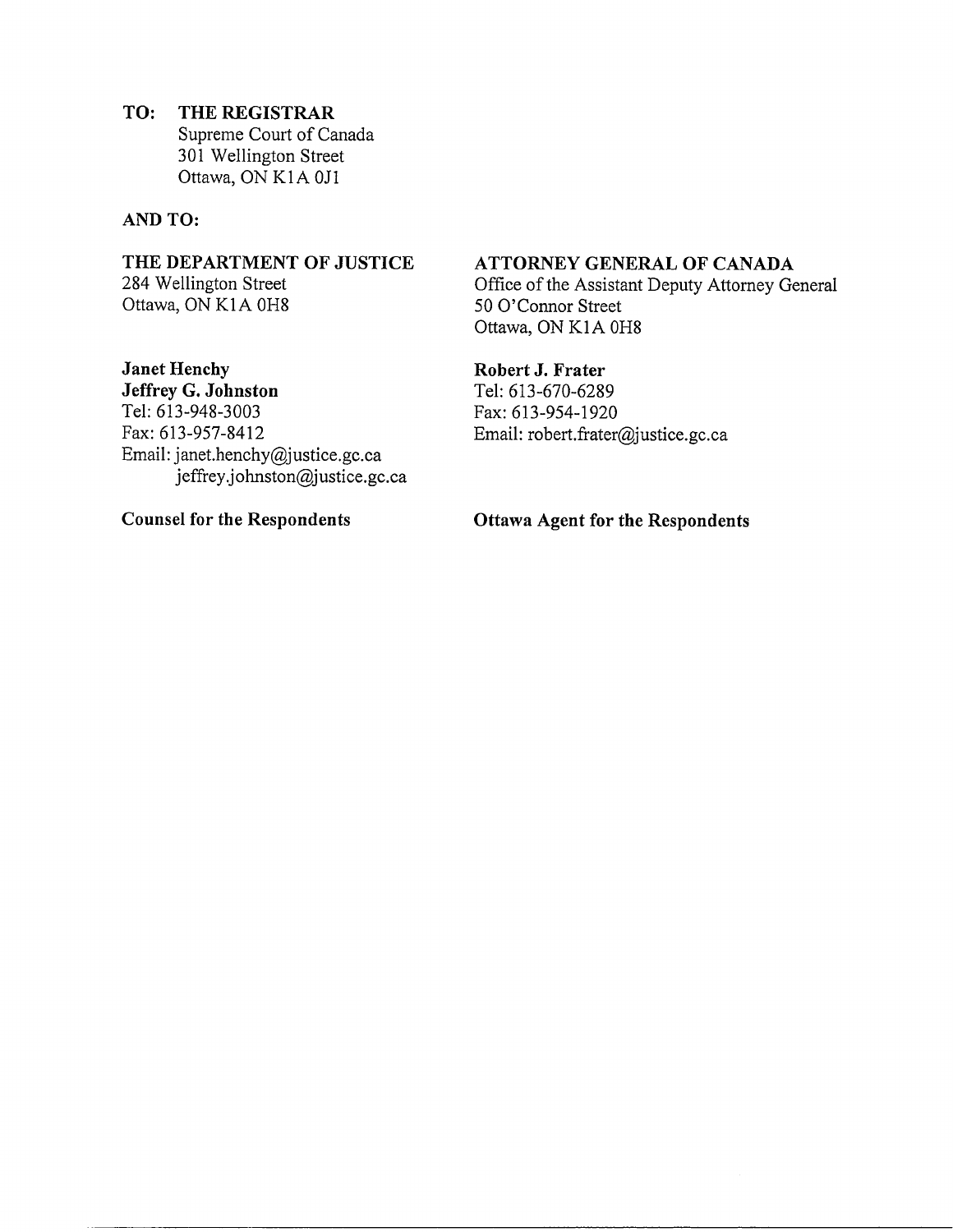## **INDEX**

# **Page** No.

|    | Applicant's Reply Submissions On Leave To Appeal                                                                                                                                             |   |
|----|----------------------------------------------------------------------------------------------------------------------------------------------------------------------------------------------|---|
| A. | Ontario and British Columbia's Approaches to Ferras are Different                                                                                                                            |   |
| Β. | Ontario's Approach Erodes the Judicial Function and<br>Undermines Ferras's Constitutional Guarantee                                                                                          | 3 |
| C. | The Question Presented by the Judicial Review is of Great Public<br>Importance; The Minister's Failure to Address the Issues Embodies<br>the Unreasonableness of His Decision-Making Process | 4 |
| D. | The Applicant Has Not Raised a Disclosure Issue on this Application                                                                                                                          | 5 |
|    | <b>Authorities Cited</b>                                                                                                                                                                     |   |
|    | Excerpt from Appellant's Court of Appeal Factum                                                                                                                                              |   |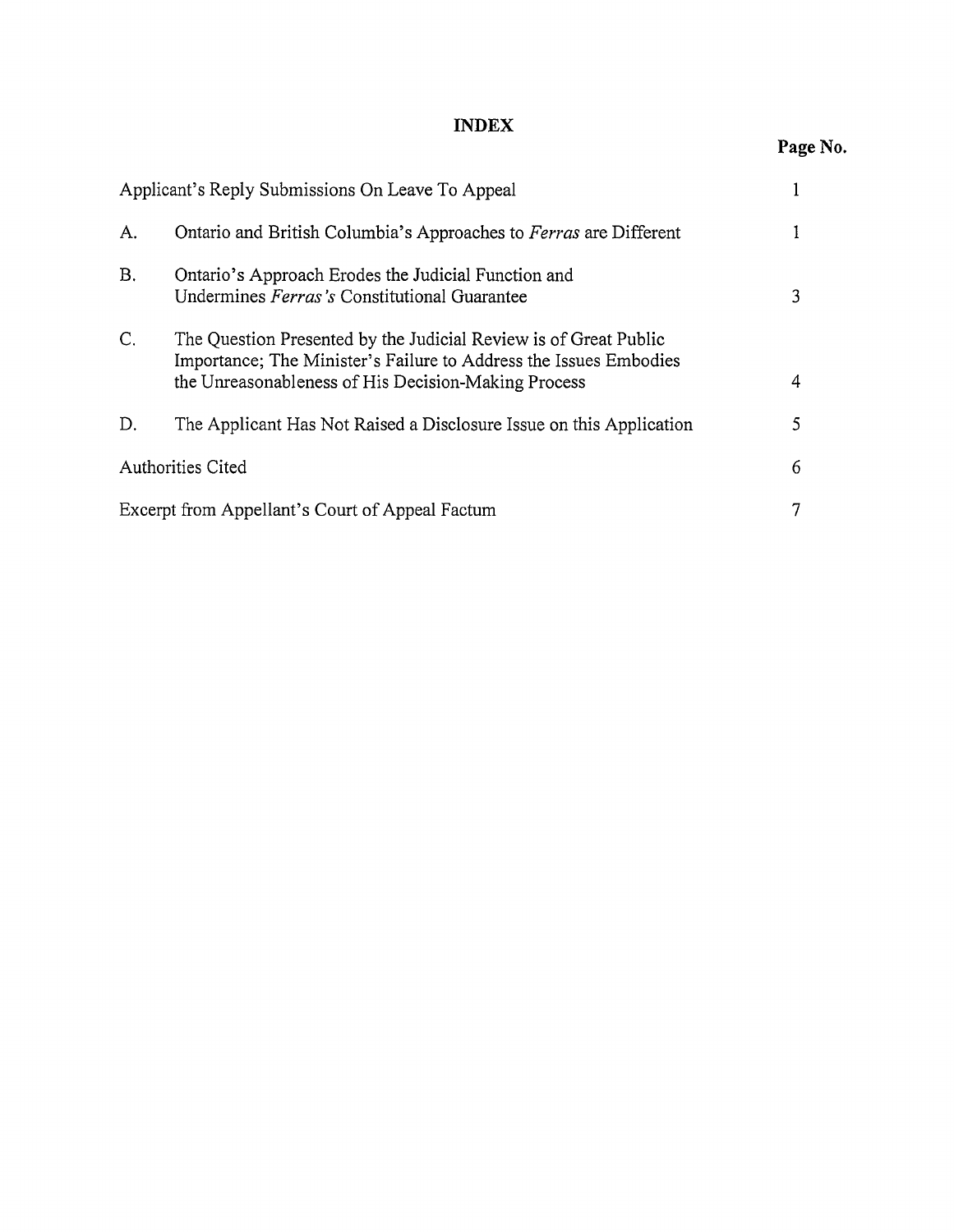### APPLICANT'S REPLY SUBMISSIONS ON LEAVE TO APPEAL

#### A. ONTARIO AND BRITISH COLUMBIA'S APPROACHES TO *FERRAS* ARE DIFFERENT

1. The Respondent submits that there is no true disagreement between Ontario and British Columbia as to the interpretation of *Ferras,* and thus to the test for committal under the *Extradition Act.* This submission is belied by reasoning of the Extradition Judge in this very case; by the reasons of the provincial appellate courts; by the views of foreign courts; and by scholarly comment. These sources confirm the existence of persistent disagreement and uncertainty and over what *Ferras* means in terms of both the test for committal, and the extent of s. 7 *Charter* protection for those sought for extradition. Leave should be granted to provide clarity and certainty to this important area of law.

2. After concluding that an analysis of methodology informed by *Mohan, Abbey* and the *Goudge Report* could not lead to a finding that the Bisotti Report was "manifestly unreliable" the Extradition Judge continued to consider whether the test for committal was met. The Court stated that "The parties could not agree on the appropriate test for committal or the role of the judge in applying that test" and outlined the two distinct approaches advocated for by each side; the Applicant urged the *Graham* approach, the Respondent relied on *Thomlison/Anderson*.<sup>2</sup> Both the Extradition Judge and the parties understood these approaches as substantially different, and litigated the relative merits of each approach forcefully.

3. The Appellate Courts in Ontario and British Columbia view their own lines of authority as substantially different. Donald J.A. in *Graham* found himself in "respectful disagreement" with the limited review powers described in *Anderson<sup>3</sup>*and outlined an undeniably broader approach involving principles derived from the law related to unreasonable verdicts. The Court of Appeal in this case devoted a significant portion of its analysis on the committal appeal to criticizing and rejecting *Graham*.<sup>4</sup> Shortly thereafter, Doherty J.A. in *Aneja* explicitly described the *Graham* approach as going beyond *Thomlison/Anderson*, and again rejected it.<sup>5</sup> It would be remarkable if the Courts had so misunderstood their own cases so as to repeatedly analyze, critique and reject interpretations of *Ferras* that were, in fact, identical to their own.

1

<sup>&</sup>lt;sup>1</sup> Memorandum of Argument of the Respondent, at paras. 41-49.<br>
<sup>2</sup> Committal decision, at paras. 129-138, AR, Vol. I, Tab 2, pp. 64-69.<br>
<sup>3</sup> United States of America v. Graham (2007), 222 C.C.C. (3d) 1 (B.C.C.A.), at par

*<sup>5</sup> United States of America v. Aneja,* 2014 ONCA 423, at paras. 51, 60.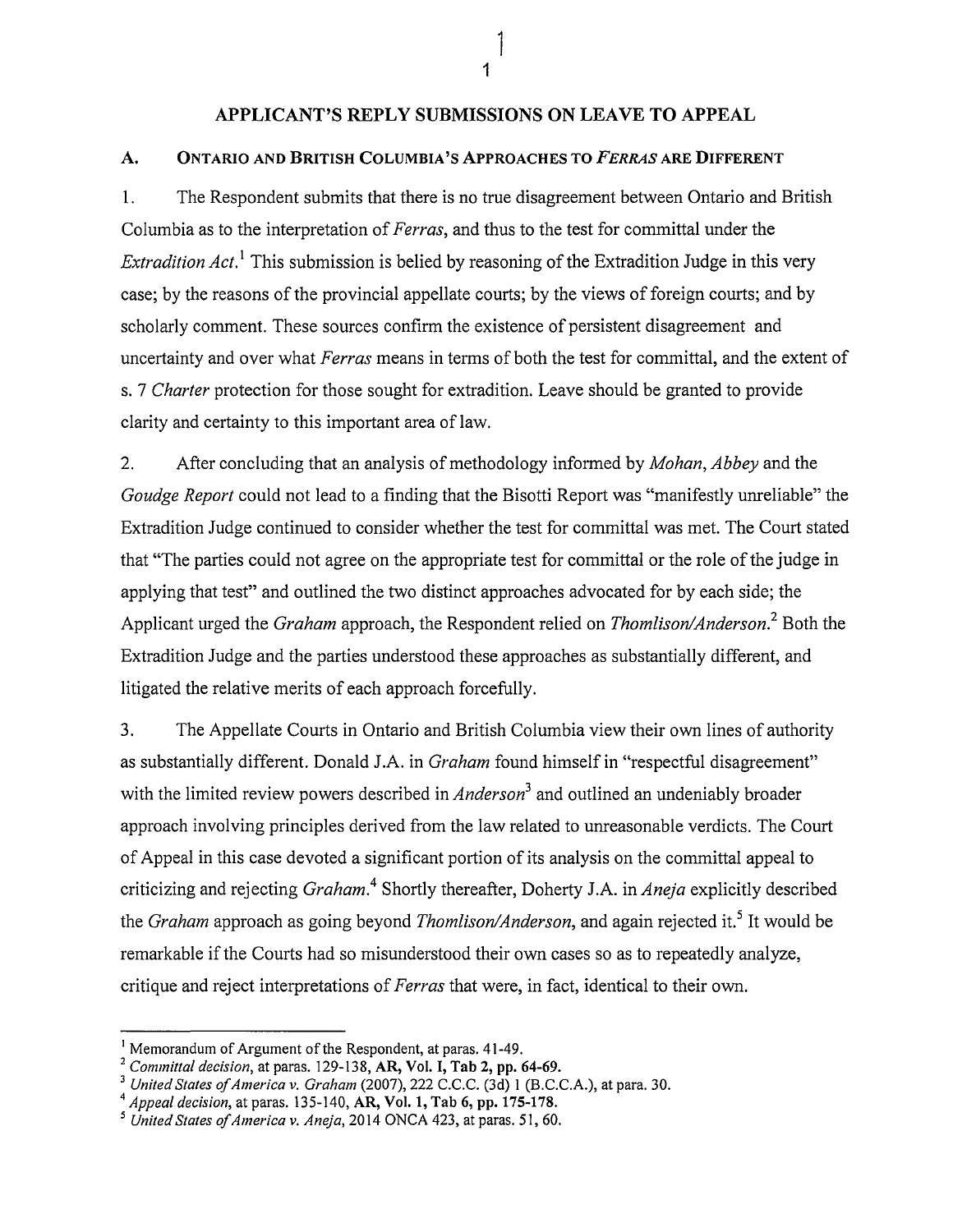4. The Respondent's attempt to present a picture of agreement on the meaning of *Perras's*  constitutional guarantees rests on a highly abstracted view of an extradition judge's mandate. The Respondent argues that under *Perras* surrender may be denied where there is evidence "that, although available and reliable, is not evidence upon which a reasonable jury, properly instructed could convict"6 and suggests that there is no disagreement between the Courts about *this*  principle. But in stating the principle at such a high level, the Respondent glosses over the deep disagreement over how it should be applied. Ontario believes that this is merely an application of the *Shephard* 'some evidence' test, with evidence removed from the "some evidence basket" based on manifest unreliability.<sup>7</sup> British Columbia disagrees: "a sufficient case is not made out by relevant and available evidence on each element of the offence."<sup>8</sup>

5. Further, to state that the Applicant always accepted that, if the Bisotti report was not found "manifestly unreliable" then a reasonable jury properly instructed could find that the Applicant was Panadriyu,<sup>9</sup> simply cannot be reconciled with the record. The Appellant's factum at the Court of Appeal could not be more clear:

> Even if this Court concludes that the Bisotti report cannot be entirely discarded from consideration, Justice Maranger erred in holding that the test for committal was met on the evidence in the ROC. The Appellant submits that a properly instructed jury could not reasonably convict on the evidence in the ROC. <sup>10</sup>

The entire thrust of the Applicant's merits argument is that, beyond any manifest unreliability test, *Ferras* demands a holistic review of all of the evidence in a ROC to determine sufficiency, and that this review is more probing than the *Shephard* test. The limited weighting of evidence that *Ferras* expressly permits<sup>11</sup> is relevant not only to an atomistic manifest unreliability test, but also to the global sufficiency review that is at the core of the *Graham* approach to *Perras.* 

6. The clear disagreement over what *Perras* held goes beyond Canadian courts. *Perras*  featured predominantly in the High Court of New Zealand's *Dotcom* case. There, Winkelmann J. rejected the proposition- clearly inspired by *Thomlison* and *Anderson-* that *Perras* meant that extradition could only be refused "where the person sought establishes that the ROC contains no

<sup>&</sup>lt;sup>6</sup> Memorandum of Argument of the Respondent, at para. 37.<br>
<sup>7</sup> United States of America v. Thomlison (2007), 216 C.C.C. (3d) 97 (Ont. C.A.), at paras. 4, 45-48.<br>
<sup>8</sup> Graham, supra at paras. 17-19, 27-33.<br>
<sup>9</sup> Memorandum

or Factum of the Appellant/Applicant in the Ontario Court of Appeal, File No. C53812/C55441, at para. 146.<br><sup>11</sup> United States of America v. Ferras; United States of America v. Latty, [2006] 2 S.C.R. 77, at para. 116.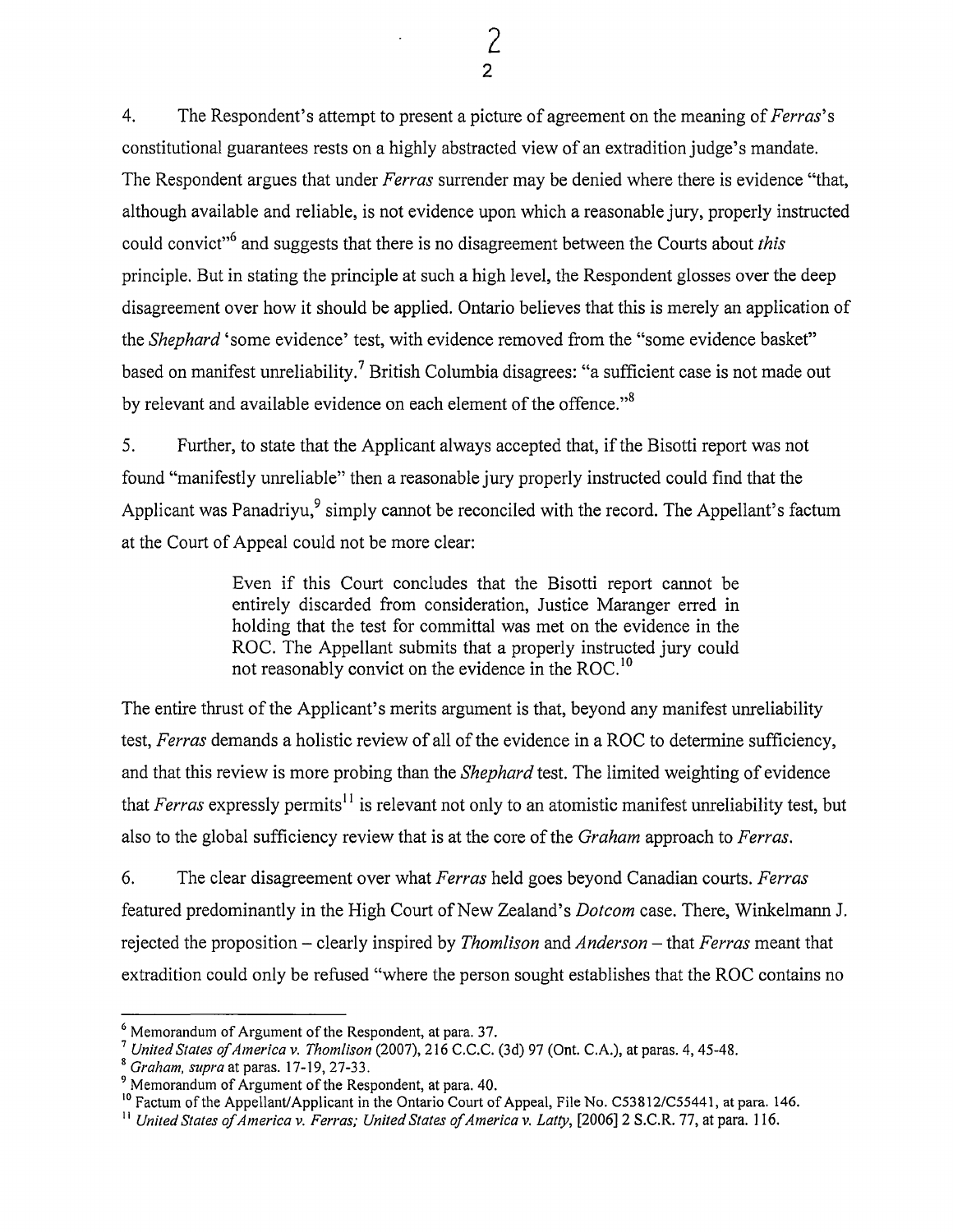evidence on a necessary element of the charged offence or where the ROC contains manifestly unreliable evidence." In the court's view "the role the Supreme Court [of Canada] defines for the extradition Court in *Ferras* is broader than that."<sup>12</sup> Similarly, in one of the first academic commentaries on *Ferras,* Gary Botting read this Court's reasons as representing "a radical departure... from standard Canadian extradition law practice",  $^{13}$  not an inherently "limited" expansion suggested by the Ontario Court of Appeal.<sup>14</sup>

7. If the Courts and commentators agree on anything, it is that "the proper interpretation of *Ferras* is open to legitimate debate."<sup>15</sup> Extradition judges play a crucial role in the protection of the *Charter* rights of persons sought for surrender. The debate over what their function actually entails is one that merits this Court granting leave in order to provide a definitive answer.

## B. ONTARIO'S APPROACH ERODES THE JUDICIAL FUNCTION AND UNDERMINES *PERRAS'S*  CONSTITUTIONAL GUARANTEE

8. Aside from resolving the significant debate over the extent of an extradition judge's obligation to determine sufficiency, this case also raises important questions about the nature of the "manifest unreliability" review. If this court ultimately were to agree with the Respondent that Ontario's approach properly captures the meaning of *Ferras,* this case still presents critical questions about how manifest unreliability is to be applied by extradition judges.

9. The Respondent submits that the Applicant's bid to have the Bisotti Report found manifestly unreliable properly failed because the defence expert evidence on methodology could only go to ultimate reliability of the Report.<sup>16</sup> The Respondent arrives at this conclusion on the basis that certification of the ROC itself ends the inquiry into threshold reliability and all subsequent attacks on the evidence went to ultimate reliability. But this begs the question: does the methodology used to arrive at an expert opinion go to threshold reliability; if not, what does?

10. The answers from the Courts below provide no useful guidance: The Extradition Judge held that such opinions are matters of ultimate reliability, and so could not be considered; the Court of Appeal held that methodology issues could potentially lead to manifest unreliability (so

3 3

<sup>&</sup>lt;sup>12</sup> United States of America v. Dotcom, [2012] NZHC 2076, at para. 80, rev'd on other grounds [2014] NZSC 24.<br><sup>13</sup> Gary Botting, "The Supreme Court Decodes the Extradition Act: Reading down the Law in *Ferras* and Ortega

<sup>(2007) 32</sup> Queen's L.J. 446, at 484.

<sup>14</sup>*Thomlison, supra* at para. 45. While the Botting article was published after the release of *Thom/ison,* it appears to have been written prior to the decision's release.

<sup>15</sup>*Aneja, supra* at para. 60.

<sup>&</sup>lt;sup>16</sup> Memorandum of Argument of the Respondent, at para. 39.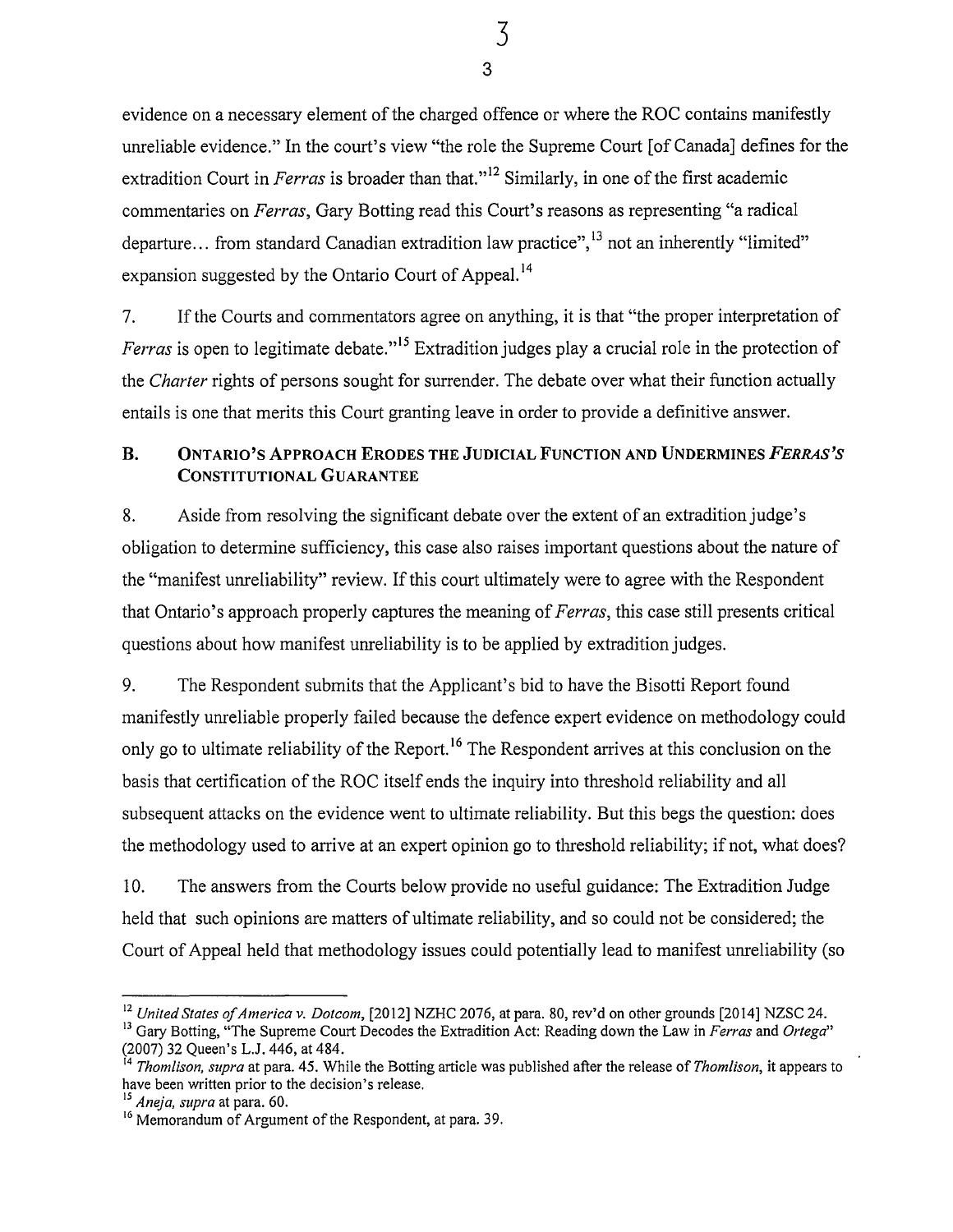must a matter of threshold reliability), but held that the Extradition Judge's finding that he could *not* consider them did not deprive the Applicant of the meaningful hearing demanded by s. 7.<sup>17</sup>

11. The sole issue identified by the Extradition Judge in his rejection of the defence expert evidence on its merits was his speculation  $-$  now conclusively discredited  $-$  that France might follow its own unique methodology.<sup>18</sup> Even in the absence of the Margot & Marquis report, which definitively disproved this hypothesis, the Extradition Judge's reasoning on this issue was not merely unsupported by the evidence before him; it was directly contradicted by it.

12. With the Court of Appeal's approval of the Extradition Judge's approach, under Ontario's conception of manifest unreliability even a speculative theory, ungrounded in any evidence, that offers any support to what is otherwise fatally flawed ROC materials is now enough to establish sufficiency. This is judicial rubber-stamping at its worst, and so cannot be what *Ferras* envisions. This constitutionally deficient reading should not be permitted to stand.

## C. THE QUESTION PRESENTED BY THE JUDICIAL REVIEW IS OF GREAT PUBLIC IMPORTANCE; THE MINISTER'S FAILURE TO ADDRESS THE ISSUES EMBODIES THE UNREASONABLENESS OF HIS DECISION-MAKING PROCESS

13. The Respondent suggests that the Minister's surrender decision reflects established law, and on that basis argues that there is no basis upon which to grant leave.<sup>19</sup> Yet the legal principles identified by the Respondent- the presumption of trial fairness and the right of the Minister to rely on representations from the Requesting State – miss the mark. The real issue in this Appeal is not the test for establishing bad faith on the part of a requesting state; it is the certain<sup>20</sup> use of unchallengeable intelligence to try a Canadian on serious criminal charges.

14. The Minister's failure to even consider the difficult questions presented by the troubling use of intelligence under France's special criminal procedures for conducting terrorism trials is attributable to three mistaken steps in his reasoning process: (1) The Minister found a conflict in the evidence between the French and the Applicant's experts as to the applicable procedures under French law, when no such conflicts actually existed; (2) as a result, he applied the "evidence of bad faith" standard from *Schmidt* for rejecting information provided by an

<sup>17</sup>*Fen·as, supra* at paras. 22, 26.

<sup>18&</sup>lt;br>
<sup>18</sup> Committal decision, paras. 110-112, AR, Vol. I, Tab 2, pp. 58-59.<br>
<sup>19</sup> Memorandum of Argument of the Respondent, at paras. 50, 64.

<sup>&</sup>lt;sup>20</sup> The Respondent incorrectly states that the issue is the "possible" use of intelligence: Respondent's Memorandum of Argument, para. 21. The Minister acknowledges that the intelligence in fact form part of the case *dossier*  collected by the Investigating Magistrate in this matter: *Reasons for Surrender,* at 14, AR, Vol. I, Tab 4, p. 103.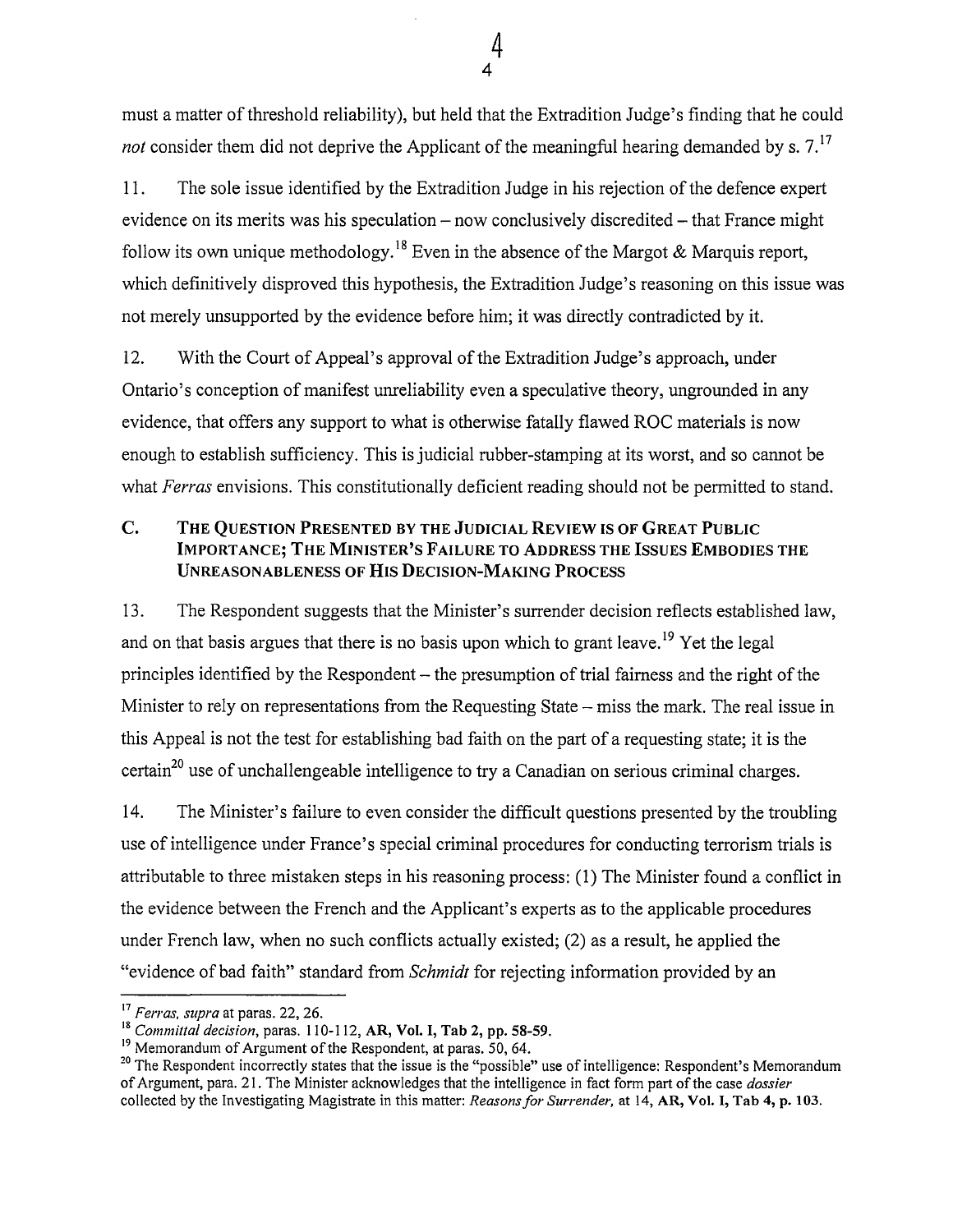5 5

extradition partner as a basis to not consider the defence evidence at all; and (3) consequently failed to consider relevant factors, namely, the uncontradicted defence evidence that brought to the forefront the issues inherent in convicting a person criminally on the basis of secret evidence.

15. The Minister's first error is shown by way of example: France indicated that the Applicant could request that a French trial court call the author of an intelligence report as a witness. He found defence evidence to conflict with this assertion when it *agreed* with this statement, but went on to note that authors of such intelligence reports cannot be compelled to <sup>~</sup> answer questions respecting sources or circumstances once called.<sup>21</sup> France's representations did not indicate otherwise. On multiple occasions the Minister took as 'conflicting evidence' situations where the defence evidence was consistent with the French representations, but went into greater detail on key subjects that France's representations never addressed.

16. By finding conflict when there was none, the Minister was able to dismiss defence evidence by invoking the absence of evidence of bad faith, rather than examine the whole body of relevant evidence before him. Doing so avoided addressing the very real constitutional issue raised here: does s. 7 of the *Charter* permit surrender to face trial on the basis of unsourced and uncircumstanced intelligence that cannot be meaningfully challenged? A defendant's right to know the case against them is the core of s. 7; even on a "shock the conscience" standard (which is met on *any* s. 7 violation), a criminal prosecution that proceeds along these lines cannot be accepted. The issue presented by this case cannot be ignored as it was by the Minister.

#### D. THE APPLICANT HAS NOT RAISED A DISCLOSURE ISSUE ON THIS APPLICATION

17. The Respondent incorrectly suggests the Applicant raises an issue respecting disclosure in the extradition proceedings. The Applicant's arguments respecting disclosure relate solely to the ability to access information respecting sources and circumstances about intelligence reports in the French *dossier* within the context of a French trial.

#### ALL OF WHICH IS RESPECTFULLY SUBMITTED

Done at the City of Ottawa, this 22<sup>nd</sup> day of September, 2014

Colleen Baumon Colleen Baumon Colleen Baumon

<sup>&</sup>lt;sup>21</sup> Jacqueline Hodgson, *The Investigation and Prosecution of Terrorist Suspects in France – An Independent Review Commissioned by the Home Office* (2006), at 42-43, AR, Vol. II, Tab 13, pp. 111-112.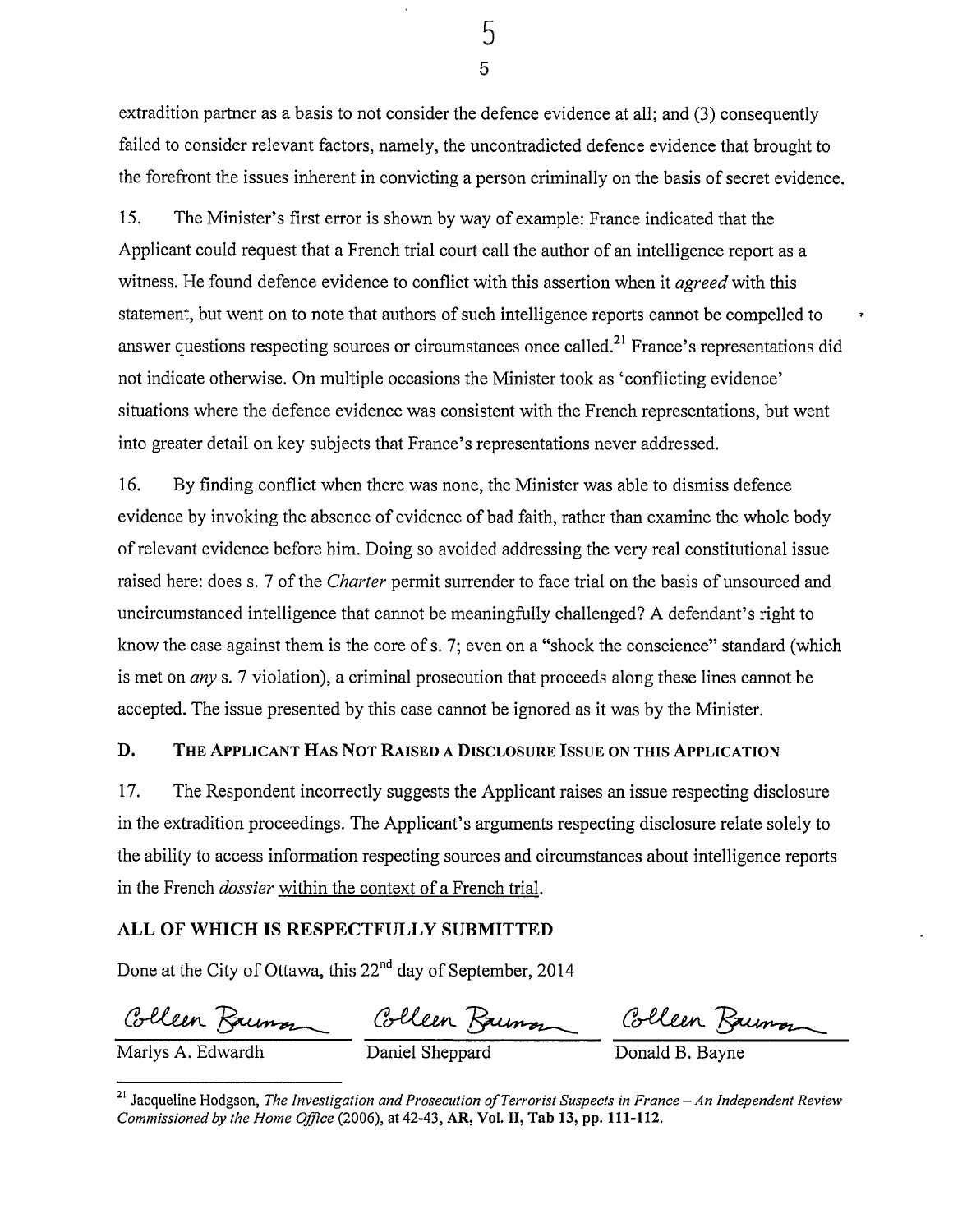## **AUTHORITIES CITED**

|                                                                                                                                        | Para. |
|----------------------------------------------------------------------------------------------------------------------------------------|-------|
| United States of America v. Aneja, 2014 ONCA 423                                                                                       |       |
| United States of America v. Dotcom, [2012] NZHC 2076                                                                                   | 6     |
| United States of America v. Dotcom, [2014] NZSC 24                                                                                     | 6     |
| United States of America v. Ferras; United States of America v. Latty, [2006] 2 S.C.R. 77                                              | 5,10  |
| United States of America v. Graham (2007), 222 C.C.C. (3d) 1 (B.C.C.A.)                                                                | 3, 4  |
| United States of America v. Thomlison (2007), 216 C.C.C. (3d) 97 (Ont. C.A.)                                                           | 4,6   |
| Gary Botting, "The Supreme Court Decodes the Extradition Act: Reading down the Law<br>in Ferras and Ortega" (2007) 32 Queen's L.J. 446 |       |

 $\sim 10^{-10}$ 

F:I14-914\00664036.DOCX